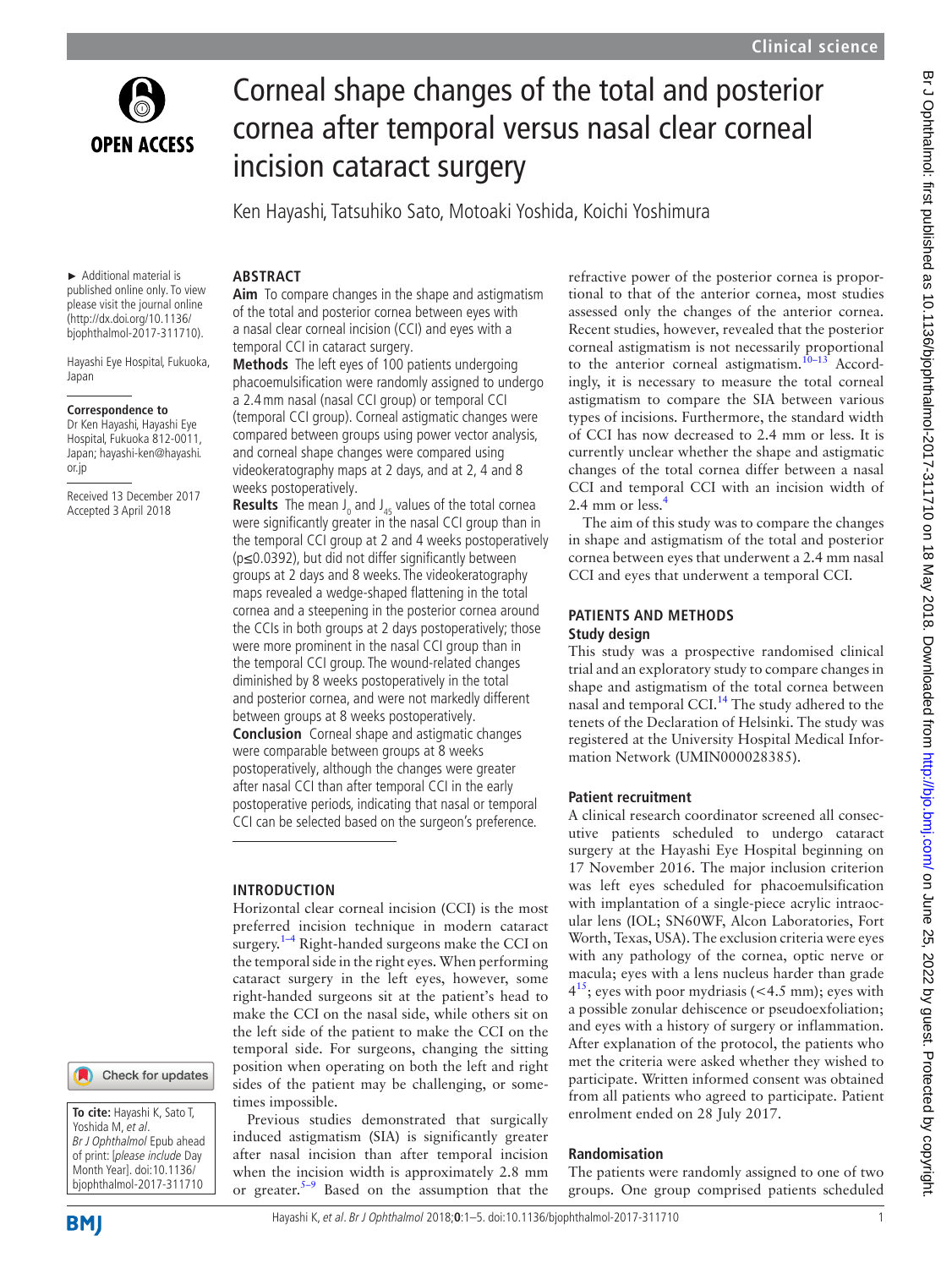<span id="page-1-0"></span>**Table 1** Baseline characteristics and surgical outcomes of the patients with eyes that underwent a 2.4 mm nasal CCI (nasal CCI group) and eyes that underwent a 2.4 mm temporal CCI (temporal CCI group)

|                                |                 | <b>Temporal CCI</b> |          |
|--------------------------------|-----------------|---------------------|----------|
|                                | Nasal CCI group | group               | P values |
| Age (years)                    | $68.4 + 6.4$    | $67.2 \pm 6.6$      | 0.3719   |
| Sex (men/women)                | 22/28           | 23/27               | 0.8407   |
| Corneal astigmatism (D)*       | $0.55 + 0.45$   | $0.58 + 0.36$       | 0.6674   |
| MRSE (D)                       | $-2.39+3.75$    | $-2.18+4.66$        | 0.8124   |
| Corrected logMAR visual acuity | $0.35+0.26$     | $0.35 + 0.26$       | 0.9726   |
| Pupillary diameter (mm)        | $3.60 + 0.54$   | $3.57 + 0.52$       | 0.7777   |
| Nuclear opalescence            | $1.98 + 0.35$   | $2.08 + 0.29$       | 0.1237   |
| Surgery time (min)             | $8.54 + 1.83$   | $8.70 + 1.30$       | 0.6154   |
| CDE (millijoules)              | $8.98 + 3.71$   | $8.21 \pm 3.99$     | 0.3199   |
| Irrigation volume (mL)         | $56.4 \pm 14.2$ | $54.8 + 12.0$       | 0.5444   |

\*Corneal astigmatism of the total cornea.

CCI, clear corneal incision; CDE, cumulative dissipated energy; D, dioptre; logMAR, logarithm of minimal angle of resolution; MRSE, manifest spherical equivalent value.

to undergo nasal CCI (nasal CCI group), and the other group comprised patients scheduled to undergo temporal CCI (temporal CCI group). The coordinator generated a randomisation code with equal numbers (1:1 ratio) using computer software and assigned all patients to either the nasal or temporal CCI group on the day before surgery. The coordinator informed the nurse in charge of the surgery room the group to which each patient was assigned several hours before surgery. Just before surgery, the nurse informed the surgeon of the group to which the patient was assigned. The coordinator concealed the assignment schedule until all examinations were completed.

### **Surgical techniques**

One surgeon (KH) performed all surgeries using surgical techniques, as described previously.[16](#page-4-6) First, two side ports were made 90° away from the CCI. Next, the surgeon created a continuous curvilinear capsulorrhexis of  $\sim$  5.0 mm using a needle. A 2.4 mm single-plane CCI was made from the limbus using a keratome at the 9 o'clock meridian in the nasal CCI group and at the 3 o'clock meridian in the temporal CCI group. The surgeon estimated the incision meridian and made the CCI  $\sim$ 1.5 mm in length. After hydrodissection, nuclear phacoemulsification and cortical aspiration were conducted. The anterior chamber was filled with viscoelastic material, and the IOL was placed in the capsular bag using the Monarch II injector with a D cartridge (Alcon). On aspirating the viscoelastic material, all wounds were

<span id="page-1-1"></span>**Table 2** Comparison of the mean (±SD) magnitude of surgically induced astigmatism of the total cornea between eyes that underwent a 2.4 mm nasal clear corneal incision (CCI; nasal CCI group) and eyes that underwent a 2.4 mm temporal CCI (temporal CCI group)

|                                                       | Nasal CCI group | <b>Temporal CCI</b><br>group | P values  |  |  |
|-------------------------------------------------------|-----------------|------------------------------|-----------|--|--|
| 2 days postoperatively                                | $0.88 + 0.56$   | $0.63 + 0.44$                | $0.0151*$ |  |  |
| 2 weeks postoperatively                               | $0.71 \pm 0.39$ | $0.54 + 0.35$                | $0.0214*$ |  |  |
| 4 weeks postoperatively                               | $0.63 + 0.36$   | $0.48 + 0.35$                | 0.0352    |  |  |
| 8 weeks postoperatively                               | $0.58 + 0.39$   | $0.45 + 0.42$                | 0.1098    |  |  |
| *Statistically significant difference between groups. |                 |                              |           |  |  |

thoroughly hydrated and closed with balanced saline solution without sutures.

#### **Astigmatism analysis**

All patients underwent examinations by videokeratography (Topographic Modeling System V.5 (TMS-5), Tomey, Nagoya, Japan) preoperatively, and at 2 days, and at 2, 4 and 8 weeks postoperatively. The TMS-5 includes a rotating Scheimpflug system and Placido-ring topographer. This device obtains topographic data of the total, anterior and posterior cornea by merging Placido-ring topography with the Scheimpflug system. The magnitude and meridian of the corneal astigmatism of the total, anterior and posterior cornea were determined with the simulated keratometric (K) values. The reproducibility of the K values was confirmed in previous studies.<sup>[17–19](#page-4-7)</sup> SIA was calculated as the change from the preoperative astigmatism to the postoperative astigmatism at each postoperative interval. The SIA was decomposed into vertical (90°)/horizontal (180°) astigmatic changes and oblique changes (45° and 135°) using power vector analysis.[20](#page-4-8) This analysis expresses the vertical/horizontal change as  $J_0$ , and the oblique change as  $J_{45}$ . In the total cornea, a positive  $J_0$  indicates a with-the-rule astigmatic change, while a negative  $J_0$  indicates an against-the-rule change. In the posterior cornea, a positive  $J_0$  indicates against-the-rule astigmatic change, while a negative  $J_0$  indicates with-the-rule change. In the total cornea, a positive  $J_{45}$  indicates a clockwise oblique astigmatic change, while a negative  $J_{45}$  indicates a counter-clockwise oblique change.

Irregular astigmatism was calculated by Fourier harmonic transformation, which was described previously.<sup>4 16</sup> Briefly, the refractive powers of the total cornea are transformed into four trigonometric components: the spherical equivalent power, the first-order asymmetry, the second-order regular astigmatism, and the third and higher order irregularity. The asymmetry and higher order irregularity are defined as irregular astigmatism. The calculations were performed for a 6.0 mm central optical zone.

# **Evaluation of surgically induced changes in corneal shape**

The mean changes in the shape of the total and posterior cornea were assessed using the average of difference map of the TMS-5. The mean corneal shape changes were determined as the change from the preoperative shape to the postoperative shape at each postoperative interval. The average of difference map was produced by subtracting the mean postoperative data from the preoperative data with the mean corneal diameter of approximately 8.9 mm. This map displays between −5.0 dioptre (D) and 7.5 D in 0.5 D steps.

### **Secondary outcome measures**

Uncorrected (UDVA) and corrected distance visual acuity (CDVA) were examined on decimal charts, and these acuities were converted to the logarithm of minimal angle of resolution scale for statistical analysis. The length and meridian of CCIs were examined at 2 weeks postoperatively using an anterior segment-optical coherence tomography (SS-1000; Tomey). The ocular higher order aberrations (HOAs) were measured using a Hartmann-Shack wavefront aberrometer (KR-1W: Topcon, Tokyo, Japan).<sup>21</sup> Ocular HOAs were measured in the central 6.0 mm optical zone.

### **Statistical analysis**

The normality of the data distribution was examined by inspecting histograms. The magnitude of the SIA,  $J_0$  and  $J_{45}$ ,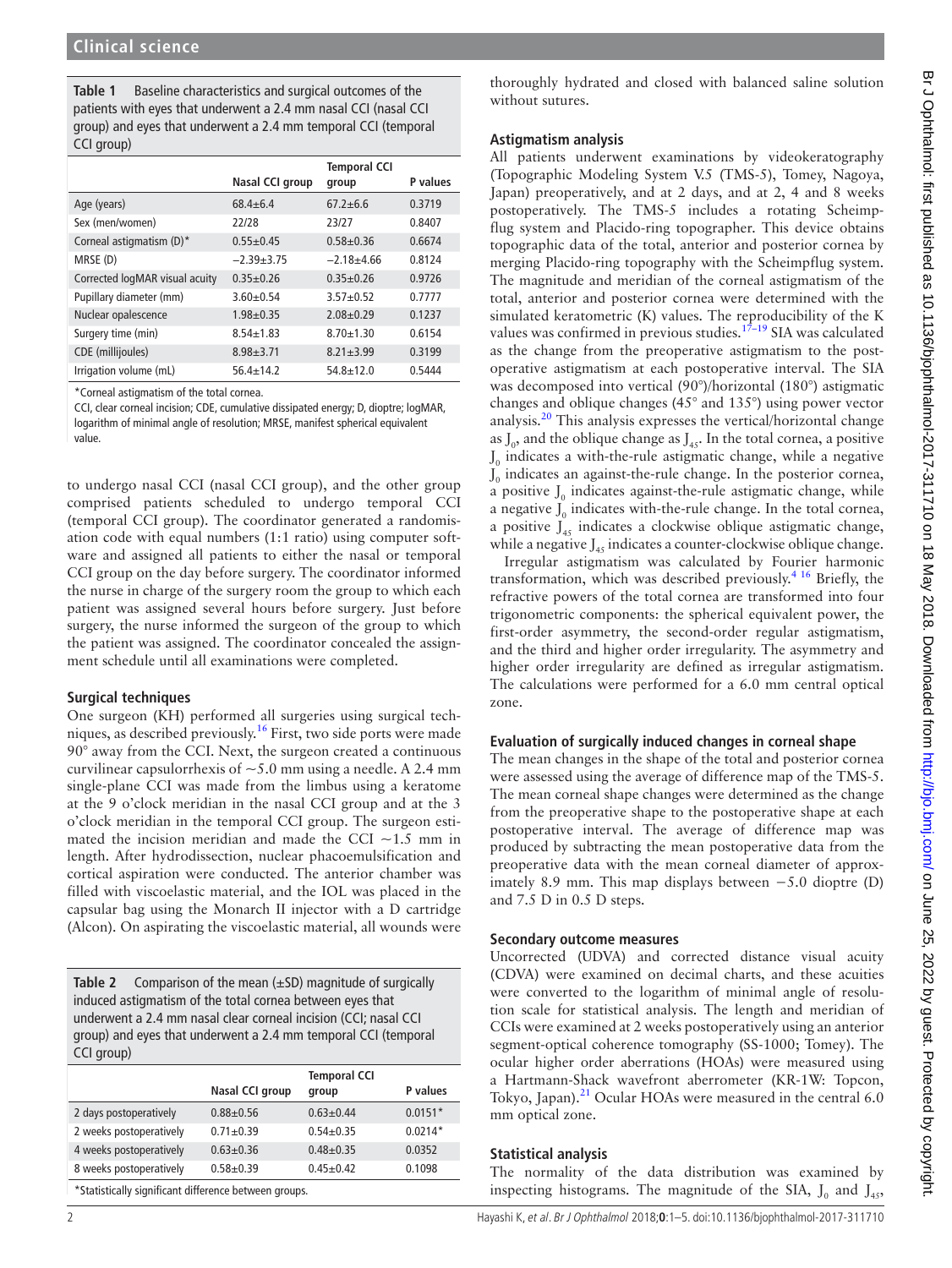

<span id="page-2-0"></span>**Figure 1** Multivariate comparison of the mean (±SD) astigmatic changes (J<sub>0</sub> and J<sub>45</sub>) of the total cornea calculated using power vector analysis between eyes that underwent a 2.4 mm nasal clear corneal incision (CCI; nasal CCI group) and eyes that underwent a 2.4 mm temporal CCI (temporal CCI group). The mean J<sub>0</sub> and J<sub>45</sub> values of the total cornea were greater in the nasal CCI group than in the temporal CCI group at 2 and 4 weeks postoperatively, but did not differ significantly between groups at 2 days and at 8 weeks postoperatively. The p values refer to the difference in the  $J_0$ and J<sub>45</sub> between groups. \*Statistically significant difference between the nasal and temporal CCI groups. D, dioptre.

and other continuous variables followed a normal distribution, and therefore parametric tests were applied. The SIA and other continuous variables were compared between groups using an unpaired t-test. The  $J_0$  and  $J_{45}$  were compared between groups using multivariate analysis of variance. The ratio of men and women and other discrete variables were compared using the  $\chi^2$ test or Fisher's exact test. To avoid a type I error, we modified the significance level according to the adjustment method of the false discovery rate using the Benjamini-Hochberg procedure. $^{22}$  $^{22}$  $^{22}$ Because the primary endpoints were the magnitude of SIA, and the  $J_0$  and  $J_{45}$  of the total cornea, we determined that a p value of 0.0214 would provide an acceptable alpha level.

#### **Results**

One hundred eyes of 100 patients were recruited, and all patients underwent the scheduled examinations. Because the appearances of eyes that had nasal and temporal CCIs were similar, the examiners were unaware of which eye underwent nasal or temporal CCI. Patients' characteristics and surgical outcomes did not differ significantly between groups [\(table](#page-1-0) 1). The mean CCI length was  $1.55 \pm 0.17$  mm in the nasal CCI group and  $1.57 \pm 0.14$  mm in the temporal CCI group; it was similar between groups (p=0.4632).

The mean magnitude of the SIA of the total cornea was significantly greater in the nasal CCI group than in the temporal CCI group at 2 days and 2 weeks postoperatively ( $p \le 0.0214$ ), and did not differ significantly between groups at 4 and 8 weeks ([table](#page-1-1) 2). The percentage of eyes with SIA≥1.0 D did not differ significantly between groups at any postoperative period [\(online](https://dx.doi.org/10.1136/bjophthalmol-2017-311710) [supplementary table 1](https://dx.doi.org/10.1136/bjophthalmol-2017-311710)). The magnitude of the SIA of the posterior cornea did not differ significantly between groups at any postoperative period.

The mean  $J_0$  and  $J_{45}$  values of the total cornea were significantly greater in the nasal CCI group than in the temporal CCI group at 2 and 4 weeks postoperatively ( $p \le 0.0192$ ), and did not differ significantly between the groups at 2 days and 8 weeks [\(figure](#page-2-0) 1). The mean  $J_0$  and  $J_{45}$  values of the posterior cornea were significantly greater in the nasal CCI group than in the temporal CCI group at 2 weeks postoperatively (p=0.0007), and did not differ significantly between the groups at the other periods. The data of the anterior cornea are shown in [online supplementary figure 1.](https://dx.doi.org/10.1136/bjophthalmol-2017-311710) Double-angle plot analysis showed similar results [\(online supple](https://dx.doi.org/10.1136/bjophthalmol-2017-311710)[mentary figure 2](https://dx.doi.org/10.1136/bjophthalmol-2017-311710)). When we assumed differences of 0.3 D in both  $J_0$  and  $J_{45}$  to be clinically meaningful, 100 patients provided a statistical power of more than 93% for the total cornea and 100% for the posterior cornea [\(online supplementary table 2](https://dx.doi.org/10.1136/bjophthalmol-2017-311710)).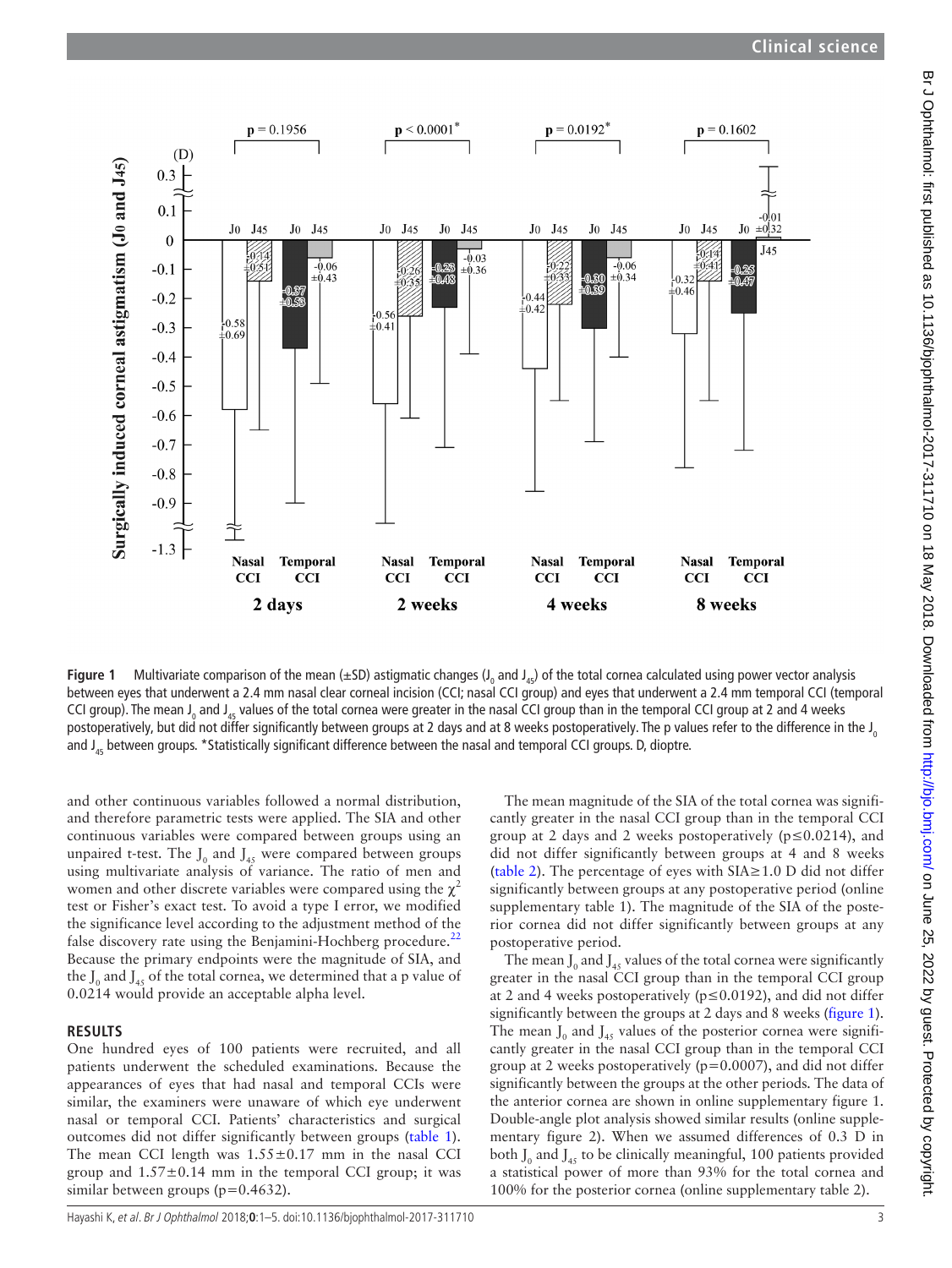

<span id="page-3-0"></span>**Figure 2** Mean shape changes of the total (A) and posterior (B) cornea shown in the average of difference map in eyes that underwent a 2.4 mm nasal clear corneal incision (CCI; nasal CCI group) and eyes that underwent a 2.4 mm temporal CCI (temporal CCI group). (A) For the total cornea, wedge-shaped flattening and coupled steepening were observed around the CCIs in the early postoperative periods in both groups, and these changes diminished over time. These changes were more prominent and extended closer to the central cornea in the nasal CCI group than in the temporal CCI group until 4 weeks. At 8 weeks postoperatively, slight coupled steepening was observed in the temporal CCI group, while slight peripheral flattening and coupled steepening were observed in the nasal CCI group; the difference between groups became slight by 8 weeks postoperatively. (B) A focal steepening occurred around both the nasal and temporal CCIs at 2 days after surgery, and this steepening was slightly greater in the nasal CCI group than in the temporal CCI group. This wound-related steepening rapidly diminished and was not detected at 4 weeks after surgery or later in either group.

For the total cornea, in the nasal CCI group, wedge-shaped flattening and coupled steepening were observed around the CCIs at 2 days postoperatively, and these changes diminished over time [\(figure](#page-3-0) 2). In the temporal CCI group, the wedge-shaped

<span id="page-3-1"></span>**Table 3** Comparison of the mean (±SD) irregular astigmatism components of the total cornea between eyes that underwent a 2.4 mm nasal clear corneal incision (CCI; nasal CCI group) and eyes that underwent a 2.4 mm temporal CCI (temporal CCI group)

|                                                       | Nasal CCI<br>group | <b>Temporal CCI</b><br>group | P values  |
|-------------------------------------------------------|--------------------|------------------------------|-----------|
| Higher order irregularity component                   |                    |                              |           |
| Preoperatively                                        | $0.15 \pm 0.04$    | $0.16 + 0.06$                | 0.1114    |
| 2 days postoperatively                                | $0.31 \pm 0.10$    | $0.24 + 0.10$                | $0.0015*$ |
| 2 weeks postoperatively                               | $0.22 + 0.06$      | $0.19 + 0.09$                | 0.0814    |
| 4 weeks postoperatively                               | $0.20 + 0.07$      | $0.17 + 0.05$                | $0.0202*$ |
| 8 weeks postoperatively                               | $0.18 + 0.06$      | $0.17 + 0.06$                | 0.3320    |
| Asymmetry component                                   |                    |                              |           |
| Preoperatively                                        | $0.45 + 0.21$      | $0.51 \pm 0.33$              | 0.2917    |
| 2 days postoperatively                                | $0.70+0.34$        | $0.75 \pm 0.47$              | 0.5950    |
| 2 weeks postoperatively                               | $0.50 + 0.21$      | $0.50 + 0.25$                | 0.9651    |
| 4 weeks postoperatively                               | $0.48 + 0.19$      | $0.49 + 0.29$                | 0.8280    |
| 8 weeks postoperatively                               | $0.46 + 0.21$      | $0.48 + 0.27$                | 0.7315    |
| *Statistically significant difference between groups. |                    |                              |           |

flattening occurred around the CCIs at 2 days postoperatively, and this change diminished by 4 weeks. These changes were more prominent and extended closer to the central cornea in the nasal CCI group than in the temporal CCI group until 4 weeks. At 8 weeks postoperatively, a slight coupled steepening remained in the temporal CCI group, while slight peripheral flattening and a coupled steepening were detected in the nasal CCI group; the difference in the map between groups became small. The difference in the induced astigmatism decreased to 0.17 D at 8 weeks. For the posterior cornea, a focal steepening occurred around both CCIs at 2 days postoperatively; this steepening was slightly greater in the nasal CCI group than in the temporal CCI group ([figure](#page-3-0) 2). This steepening rapidly diminished in both groups and was not detected by 4 weeks. The maps of the anterior cornea are shown in [online supplementary figure 3.](https://dx.doi.org/10.1136/bjophthalmol-2017-311710)

The mean higher order irregularity component of the total cornea was significantly greater in the nasal CCI group than in the temporal CCI group at 2 days and 4 weeks postoperatively (p≤0.0202; [table](#page-3-1) 3), and did not differ significantly between the groups at 2 and 8 weeks. The mean asymmetry component did not differ significantly between the groups at any postoperative period.

The mean UDVA and CDVA [\(online supplementary table 3\)](https://dx.doi.org/10.1136/bjophthalmol-2017-311710), ocular total, coma-like and spherical-like aberrations [\(online](https://dx.doi.org/10.1136/bjophthalmol-2017-311710) [supplementary table 4](https://dx.doi.org/10.1136/bjophthalmol-2017-311710)) did not differ significantly at any follow-up period.

### **Discussion**

The videokeratographic findings revealed a wedge-shaped flattening in the total cornea and a focal steepening in the posterior cornea around the CCIs postoperatively. In the early periods, these changes were greater in the nasal CCI group than in the temporal CCI group. The wound-related changes in the total and posterior cornea, however, diminished over time in both groups. Accordingly, at 8 weeks postoperatively, the difference in the corneal shape changes became small between groups. The intergroup difference in the induced astigmatism decreased to only 0.17 D. Thus, the difference in the total and posterior corneal shape became clinically irrelevant by 2 months postoperatively in eyes with a 2.4 mm nasal or a temporal CCI.

The SIA was a with-the-rule shift in the total cornea and an against-the-rule shift in the posterior cornea, and the shift towards oblique astigmatism was slight. These changes in total regular astigmatism were significantly greater in the nasal CCI group than in the temporal CCI group at 2 and 4 weeks postoperatively, but did not differ significantly between groups at 8 weeks. Additionally, the higher order irregularity of the total cornea was significantly greater after nasal CCI than after temporal CCI in the early periods, but was similar at 8 weeks. These findings suggest that all changes in the total and posterior cornea became comparable between the nasal and temporal CCI groups by 8 weeks postoperatively if the incision width was 2.4 mm or less.

The mean ocular HOAs and visual acuity were not significantly different between groups at any postoperative period. Thus, although the surgically induced changes were different in the early periods, the differences did not markedly affect the visual outcomes.

Previous studies demonstrated that the SIA of the anterior cornea is significantly greater after nasal incision than after temporal incision when the incision width is 2.8 mm or more. $5-9$ Barequet *et al*<sup>[6](#page-4-11)</sup> reported a significant difference in the mean SIA following a nasal CCI (1.65 D) compared with that following a temporal CCI (0.74 D) at 6 weeks postoperatively; the difference was significant. In contrast, the present study demonstrated